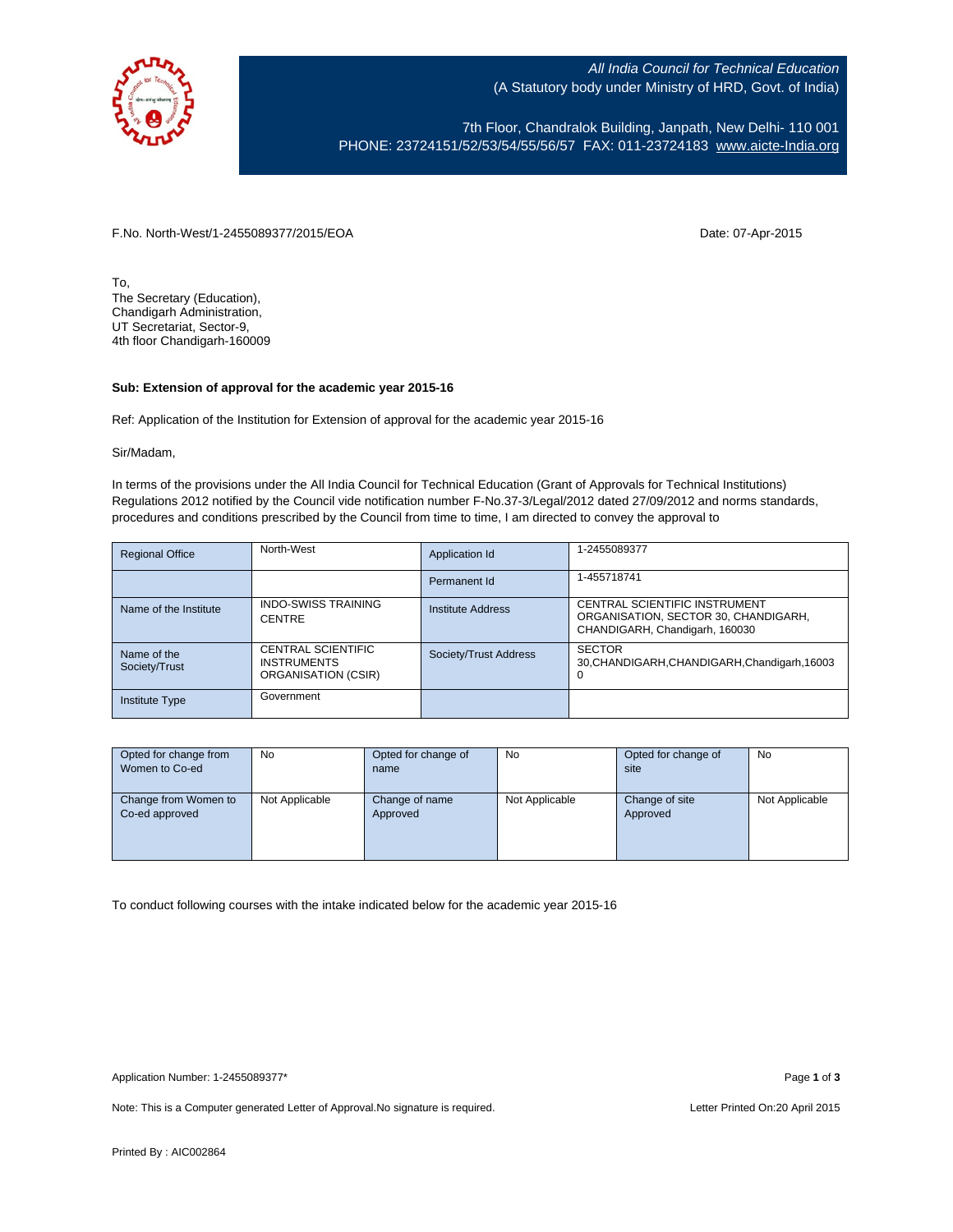

## All India Council for Technical Education (A Statutory body under Ministry of HRD, Govt. of India)

7th Floor, Chandralok Building, Janpath, New Delhi- 110 001 PHONE: 23724151/52/53/54/55/56/57 FAX: 011-23724183 [www.aicte-India.org](http://www.aicte-india.org/)

| Application Id: 1-2455089377                          |              | Course                 |                                                                                        | <b>Affiliating Body</b>    |                                         |                 |                                  |                     |                     |                                          |
|-------------------------------------------------------|--------------|------------------------|----------------------------------------------------------------------------------------|----------------------------|-----------------------------------------|-----------------|----------------------------------|---------------------|---------------------|------------------------------------------|
| Program                                               | Shift        | Level                  |                                                                                        | Full/Part Time             |                                         | Intake 2014-15  | Intake Approved for<br>$15 - 16$ | NRI Approval status | PIO Approval status | Foreign Collaboration<br>Approval status |
| <b>ENGINEERING</b><br><b>AND</b><br><b>TECHNOLOGY</b> | 1st<br>Shift | <b>DIPLOMA</b>         | <b>ELECTRONICS</b><br><b>ENGINEERING</b>                                               | <b>FULL</b><br><b>TIME</b> | None                                    | 60              | 60                               | <b>NA</b>           | NA                  | <b>NA</b>                                |
| <b>ENGINEERING</b><br><b>AND</b><br><b>TECHNOLOGY</b> | 1st<br>Shift | <b>DIPLOMA</b>         | <b>INSTRUMENT</b><br><b>TECHNOLOGY</b>                                                 | <b>FULL</b><br><b>TIME</b> | Department of<br>Technical<br>Education | $\overline{35}$ | $\overline{35}$                  | NA                  | NA                  | <b>NA</b>                                |
| <b>ENGINEERING</b><br><b>AND</b><br><b>TECHNOLOGY</b> | 1st<br>Shift | <b>DIPLOMA</b>         | <b>MECHANICAL</b><br><b>ENGINEERING</b><br>(TOOL & DIE)                                | <b>FULL</b><br><b>TIME</b> | None                                    | 60              | 60                               | <b>NA</b>           | <b>NA</b>           | <b>NA</b>                                |
| <b>ENGINEERING</b><br><b>AND</b><br><b>TECHNOLOGY</b> | 1st<br>Shift | POST<br><b>DIPLOMA</b> | <b>ADVANCED DIE &amp;</b><br><b>MOULD MAKING</b>                                       | <b>FULL</b><br><b>TIME</b> | Department of<br>Technical<br>Education | 20              | 20                               | <b>NA</b>           | <b>NA</b>           | <b>NA</b>                                |
| <b>ENGINEERING</b><br><b>AND</b><br><b>TECHNOLOGY</b> | 1st<br>Shift | POST<br><b>DIPLOMA</b> | <b>ADVANCED</b><br><b>MECHATRONICS &amp;</b><br><b>INDUSTRIAL</b><br><b>AUTOMATION</b> | <b>FULL</b><br><b>TIME</b> | Department of<br>Technical<br>Education | 60              | 60                               | N <sub>A</sub>      | NA                  | <b>NA</b>                                |

Note: Validity of the course details may be verified at www.aicte-india.org>departments>approvals

The above mentioned approval is subject to the condition that INDO-SWISS TRAINING CENTRE shall follow and adhere to the Regulations, guidelines and directions issued by AICTE from time to time and the undertaking / affidavit given by the institution along with the application submitted by the institution on portal.

In case of any differences in content in this Computer generated Extension of Approval Letter, the content/information as approved by the Executive Council / General Council as available on the record of AICTE shall be final and binding.

Strict compliance of Anti-Ragging Regulation:- Approval is subject to strict compliance of provisions made in AICTE Regulation notified vide F. No. 37-3/Legal/AICTE/2009 dated July 1, 2009 for Prevention and Prohibition of Ragging in Technical Institutions. In case Institution fails to take adequate steps to Prevent Ragging or fails to act in accordance with AICTE Regulation or fails to punish perpetrators or incidents of Ragging, it will be liable to take any action as defined under clause 9(4) of the said Regulation.

Note: This is a Computer generated Letter of Approval.No signature is required. Letter According the state of Approval.No signature is required.